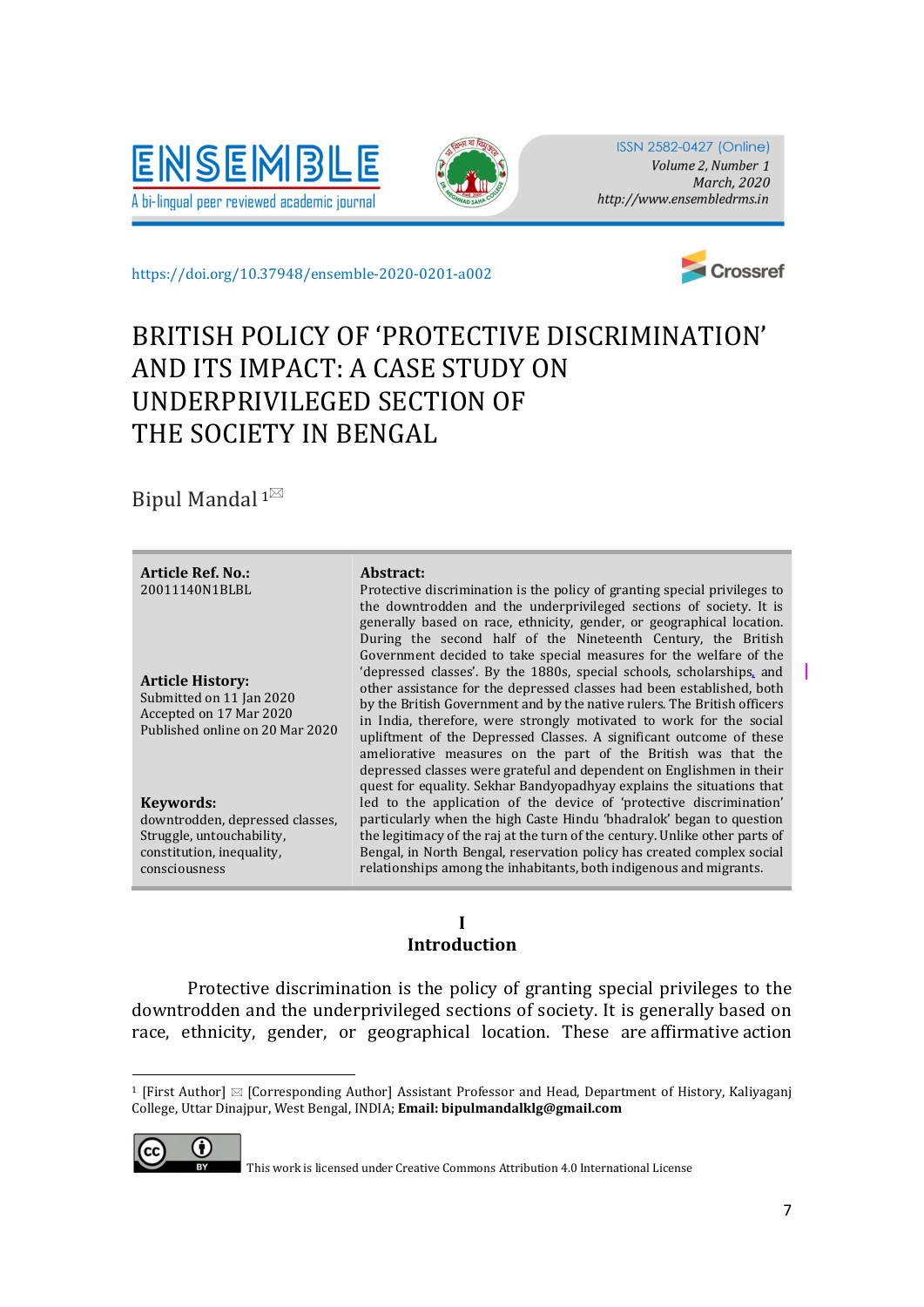programs most visible in both the United States and India, where there has been a history of racial and caste discrimination. In an ancient culture dating back to thousands of years, frequently invaded by men of different races and religions, India and Indians stood out as a unique example of a multi-racial, multi-lingual, and multi-religious society. Social inequality is perhaps a universal feature of all societies. It is a sure and confident that there has not been and does not exist, any permanent social group which is 'flat' and in which all members are equal. The traditional caste system, which places Brahmins at the top and untouchables at the bottom of the caste pyramid, is one of the most obvious institutions of inequality. Some have called it a system of legalized inequality, a system in which one's role and status in society are determined by non-rational principles. Everything was determined at birth and by heredity one's position in society, one's profession, norms of behavior, rights, and duties. Anderson and Parker have defined caste as 'the extreme form of social class organization in which the position of individuals in the status hierarchy is determined by descent and birth.'<sup>1</sup> For more than three millennia, a system of social inequality and social stratification was foisted on a large segment of the hapless population.

 Composed of many diverse races, with many different customs, languages and religions people were able to live together with a degree of stability in a multiple societies due to of the caste system. Hutton says 'has proved capable of absorbing any intrusions on society, and no intruders have yet succeeded in revolutionizing it, though it is not so rigid that caste cannot rise in the social scale.<sup>2</sup> Each caste became an individual social unit. Each caste started observing its rituals of eating, drinking, and their lifestyle, intermarrying, and so on. Of the approximate three thousand castes in India, some are derived from tribal or racial elements, others were members of common guilds or crafts, while some were religious in origin.

During the second half to the Nineteenth Century, the British Government decided to take extraordinary measures for the welfare of the 'depressed classes'. By the 1880s, special schools, scholarships, and other assistance for the depressed classes had been established, both by the British Government and by the native rulers. The British officers in India, therefore, were strongly motivated to work for the social upliftment of the Depressed Classes. A significant outcome of these ameliorative measures on the part of the British was that the depressed classes were grateful and dependent on Englishmen in their quest for equality.

 The Government of India Act passed in December 1919 made no provision for the representation of the lower classes in joint or separate electorates there were indications that the Government always remained very sympathetic to them so far as their other demands were concerned. This is because the colonial Government had already established the ideology of differentiation, which motivated it to underpin a central dichotomy between the privileged higher castes at the one end and the lower castes at the other. Then in order to neutralize the social tension likely to arise out of this central dichotomy of the traditional society, the colonial Government had evolved a policy of 'protective discrimination' by which the Government sought to grant special favour in matters of education, employment and constitutional rights, first to the Muslims and then to the lower classes later called the 'Scheduled castes'.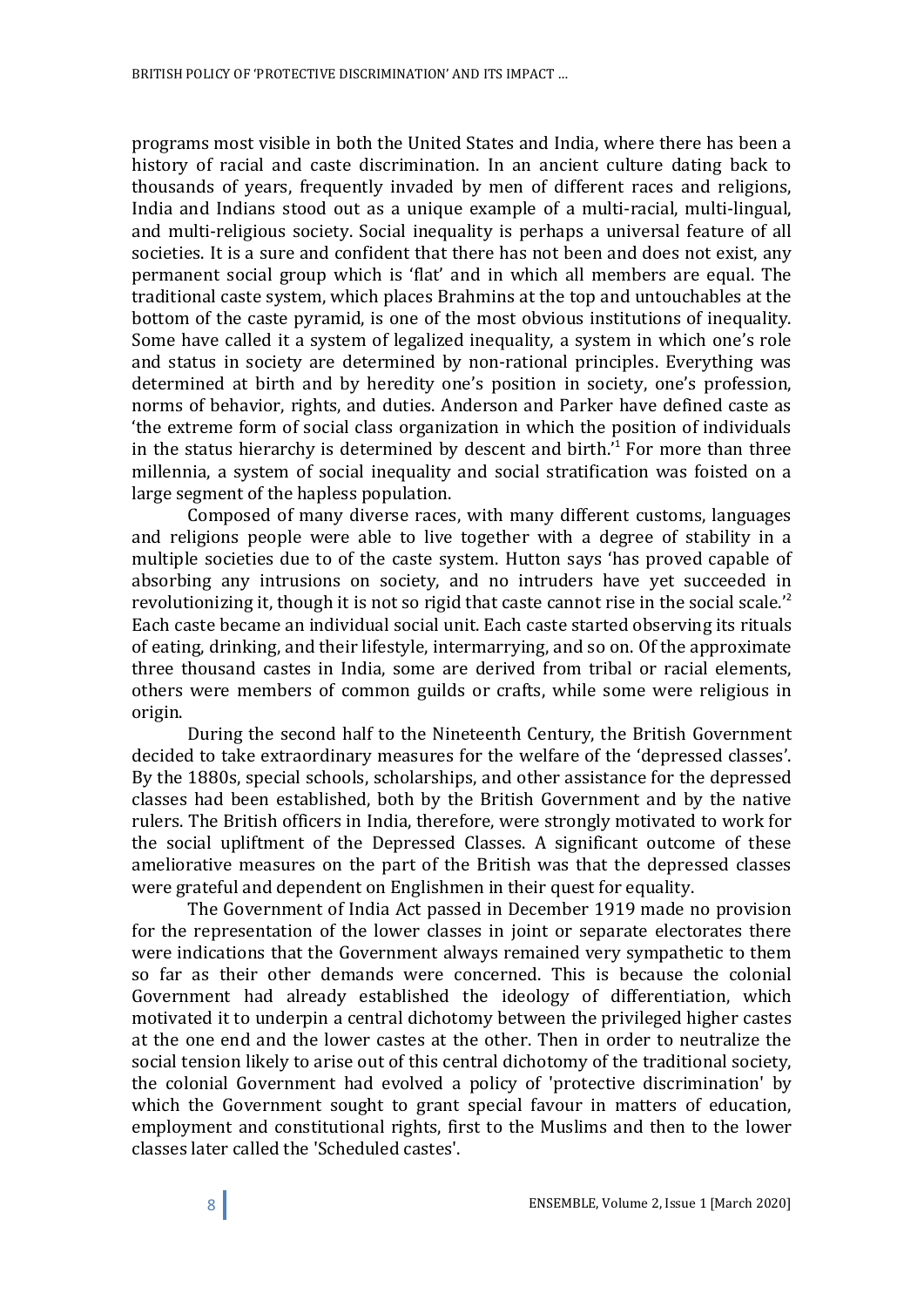Sekhar Bandyopadhyay has explained the situations that led to the application of the device of 'protective discrimination' particularly when the high caste Hindu bhadralok' began to question the legitimacy of the raj at the turn of the century. In order to contain the intensifying anti-imperialist agitation, the British first tried to rally the Muslims and then, with equal consistency, sought to mobilize the 'Hindu 'depressed classes' in support of their rule.<sup>3</sup> Bandyopadhyay also feels that the demand for reservation is at one end a manifestation of the weak response of certain lower castes to the nationalist movement and at another end is also the political idiom of a 'new social category called the 'depressed classes' constructed by the sociological discourse and subsequently politicized by the policy of 'protective discrimination.'<sup>4</sup> If his views sound a little harsh, Gail Omvedt's assessment appears to be not too mellowed either. She believes that the general reservation policy during the 1920s and 1930s led to a situation in which the 'non-Brahmins' became a loose and contentious alliance of different caste groups and communities, engaged in political opposition to the dominant Brahmans but quarreling about each other's share of the general allotment. She further quotes V.K. Nataraj, who saw in the scramble nothing more than sheer 'maneuvering for a share of the pie.<sup>'5</sup> Barun De finds in the movement of the lower castes a 'little nationalist' sentiment, which was also a part of a particular view of history. In this, De argues 'caste' appeared to be the most legitimate reference category. In the 1920s and 1930s, it was raised to the level of an ideology. Its structure was similar to the ideology of Muslim qaumior millat or fanatical Hindu communalism, which at the same time broke up British Indian political integration, again under original colonialist sponsorship.<sup>6</sup>

The different constituents of the community had been seeking different ways to re-orientate the relation of power in indigenous society. From the very beginning, therefore, different levels of consciousness and varied forms of action could be detected in the same movement. In the administrative sphere, the British policy of 'protective discrimination' widened employment opportunities for the Namasudras. This policy was motivated by the two-fold objectives of the removal of social inequality and to get the support of the depressed classes in curbing the rising tide of nationalism. During this period, the depressed class, especially the Namasudras, did not question the legitimacy of British rule as it gave social justice to them after centuries of inhuman treatment at the hands of the upper caste Hindus. The facilities that were provided reservation mainly helped the advanced section within the community. It was this prospect of acquiring power that brought the Rajbansi leaders closer to the British Government. This movement was confined to getting favor from the British by expressing an unflinching loyalty towards them. The same was the case with other lower caste movements as well.

The colonial rulers opened avenues of opportunity for the depressed classes, which helped their rise in social and economic scale. During this period, Rajbansis and the Namasudras and other backward classes did not question the legitimacy of the British Raj as it gave social justice to them after centuries of oppression at the hands of the caste Hindus. Though caste disabilities in Bengal were not so acute as it prevailed in other parts of India. So they considered human dignity is more important than anything else.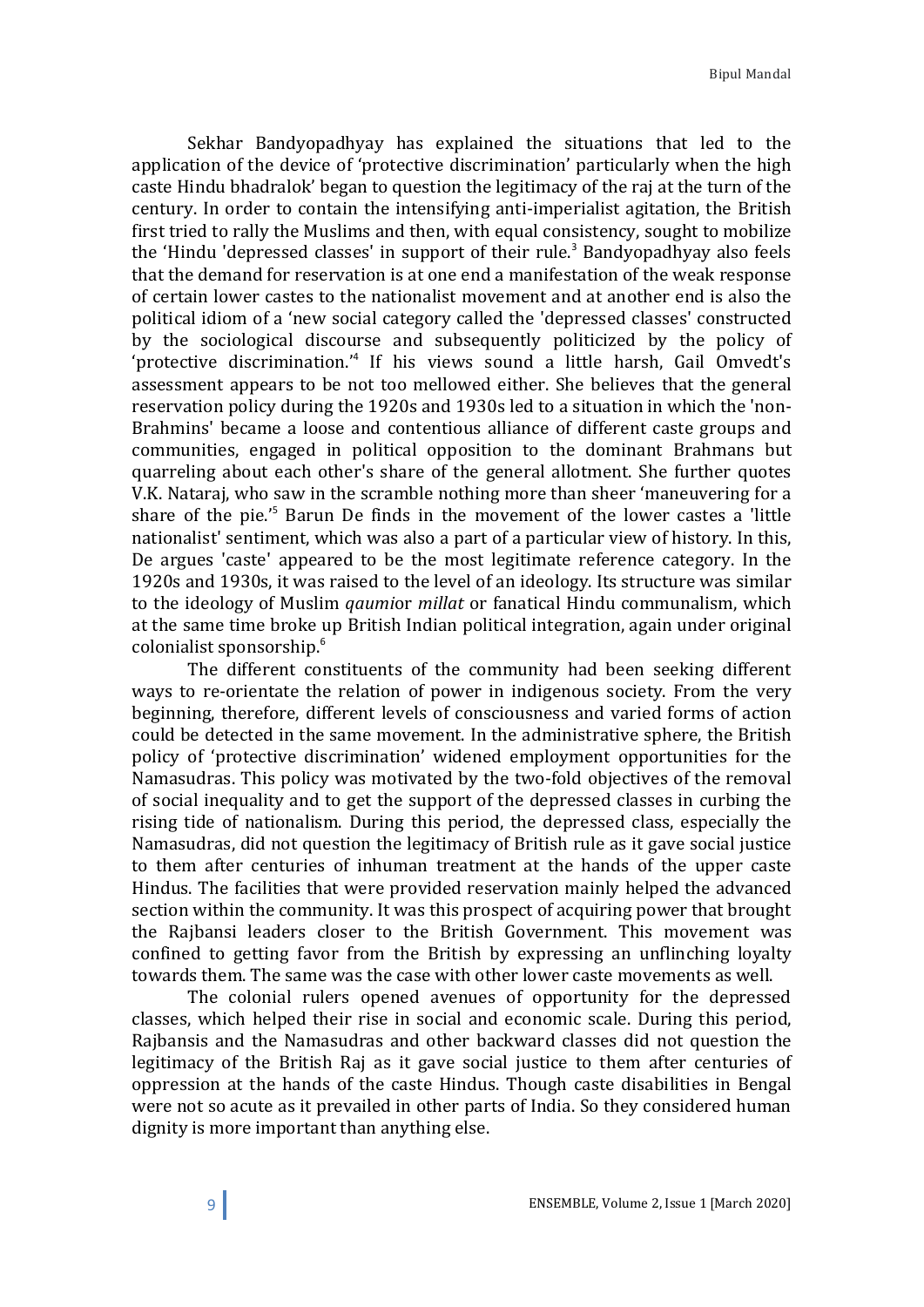## II Acquired Reservation policy from the Colonial Government

Reservation policies, which are the essence of 'protective discrimination', have been the subject of controversy and heated debate wherever they have been implemented. Various schemes of the kind, for reverse discrimination based on race, ethnicity, gender, or geographical location have been enforced in many developed and developing countries. These policies have evolved as a response to some socio-political issues, peculiar to that particular region, originating from the persistent disparities and the region's history of discrimination and marginalization. Generally, in India, lower castes and tribals have been the victims of discrimination.

There were also instances when the members of the Rajbansi community suffered from humiliating ill-treatment and hatred from upper castes and others. It was under this social degradation, and the Rajbansi leader Panchanan Barma sacrificed his life for the social recognition of Kshatriya status in the social hierarchy system. In the adoption of ritual symbols of a higher Varna status, this group saw their alleviation in the caste hierarchy. On the other hand, the problems of the backward and illiterate sections of the community were not linked to such issues. Instead, it was a mere claim for higher Varna status or change in cultural practices without a change in their economic status. Realizing this fact, Panchanan Barma, the leader of the Rajbansi Kshatriya movement, confined caste movement to the articulation of the demand for being enlisted as a Scheduled Caste, so that they could enjoy special protection (policy of Protective Discrimination) in education, employment and in the matters of representation in the Legislative Council and their local bodies.

## III Impact of 'Protective Discrimination' policy

Throughout the different process and controversial arguments, the Rajbansis entered in the list of Scheduled Caste in 1933.<sup>7</sup> The framer of the Indian Constitution also adopted the term Scheduled Castes coined by the British. After Independence, as per Article 341 of the Indian constitution, the Rajbansis remain as Scheduled Caste in West Bengal. This inclusion, no doubt, helped the community in getting special privileges in education, employment, and representation in the legislative council and the local bodies. But the irrelevance between their claim of social position and the special privileges achieved as a member of the Scheduled Caste category had to put an identity crisis to the community. Some controversies were there within and without the Rajbansi society in accepting the new Scheduled Caste status. However, the Rajbansi leaders could manage to overcome these controversies arguing that the category of 'Scheduled' was not related with ritual and social hierarchical status of caste and that the category Scheduled caste just referred to certain caste included in a schedule for the economic and electoral purpose; hence there was no ground for having any misgiving.<sup>89</sup> Thus acquiring Kshatriya status in one hand, enter the list of Scheduled Caste on the other, put the community to an identity question. In this respect, the social movement of the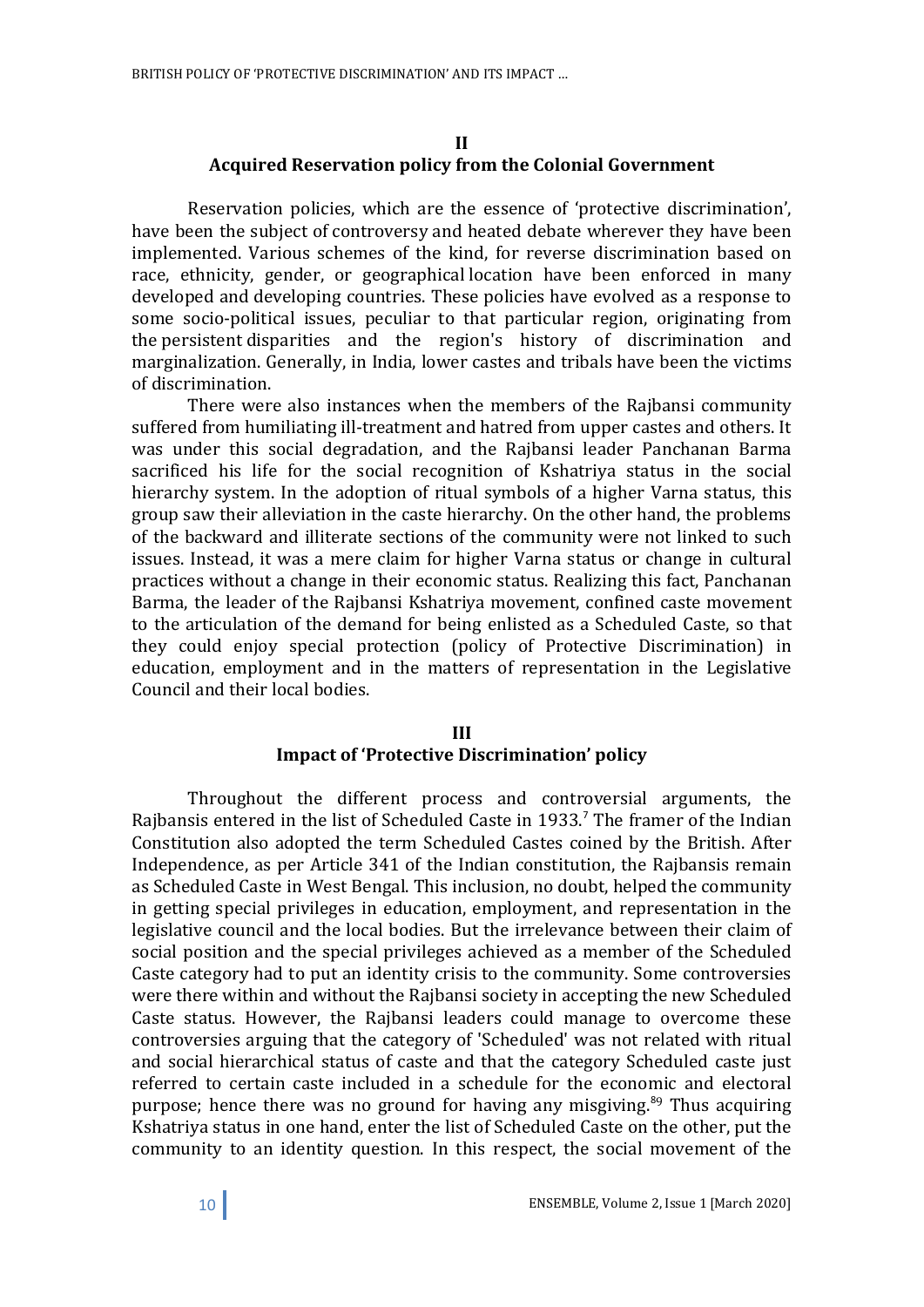Rajbansi community differs from the other viz. Paundra Kshatriya, Malla Kshatriya, and Ugra Kshatriya. In the nineteenth century, the Paundra Kshatriya, Malla Kshatriya, and Ugra Kshatriya claimed higher status through Kshatriya movement, but they did never claim separate ethnic issues and reservations.

Unlike other parts of Bengal, in North Bengal, reservation policy has created a complicated social relationship among the inhabitants, both indigenous and migrants. Grievances regarding the sharing of reservation benefits resulted in unprecedented social tension in the region, which is still a continuing phenomenon. It is interesting to note that, in spite of such socio-economic tension the undercurrent of cultural fusion and assimilation is simultaneously working in the region, for instance, the Bhaoiya of the Rajbansis and Bhatiyali of the refugee migrants from East Pakistan, now in Bangladesh, have become part and parcel of the life of the people in this region.

A unique feature of the politics of post-partition North Bengal, particularly of the post-Panchayat reforms of the 1973 period, was the introduction of the reservation of seats for the tribal communities in the Panchayati system. Since the implementation of the said system, the entire scenario has rapidly changed. It is interesting to notice that those people, who were not at all the habitants of the region before 1865, now they are in a dominant position in the politics of the region and the makers of the future politics and political groups. We see a similar instance of some overseas Indians of South East Asia, South Africa, and some Caribbean Countries. The forefathers of today's statesmen, political leaders of those former British colonies, went as labourers. Their offspring, within a few decades, became the makers of the future of those countries, and a good percentage of the citizens belong to Indian by origin.

Therefore, opposition came from the caste Hindus of Bengal, and the Rajbansis considered this opposition as a hindrance towards the way of their reinstallation into the Hindu fold and revivalism for social uplift. This problem, however, was considered by the leaders of the community of later generations. They launched several movements for a separate state in response to the nonrecognition of them as well as their historical past which had been part and parcel of the history of Bengal and society. Although the Rajbansis first started the movement, other minor groups of people also got influenced by the movement of social uplift in the same line. For instance, the Rabhas of North Bengal initiated their movement to recognize their place in the Hindu social structure.

### IV

## Impact on other communities

Another interesting point is that, amongst the tribes both in the hill and plain areas, the Christian missionaries became more beneficiaries than the counterparts of their traditional religion. It is true that the language and culture of the majority group of people dominate the minority communities. In the late seventies a number of minority groups and communities, both indigenous and migrants, have become conscious of their own culture, language etc. and started the movement for restoring and developing of their own languages, cultures et., for instance, the movement of the Suryapuri, Bodo, Rabha etc.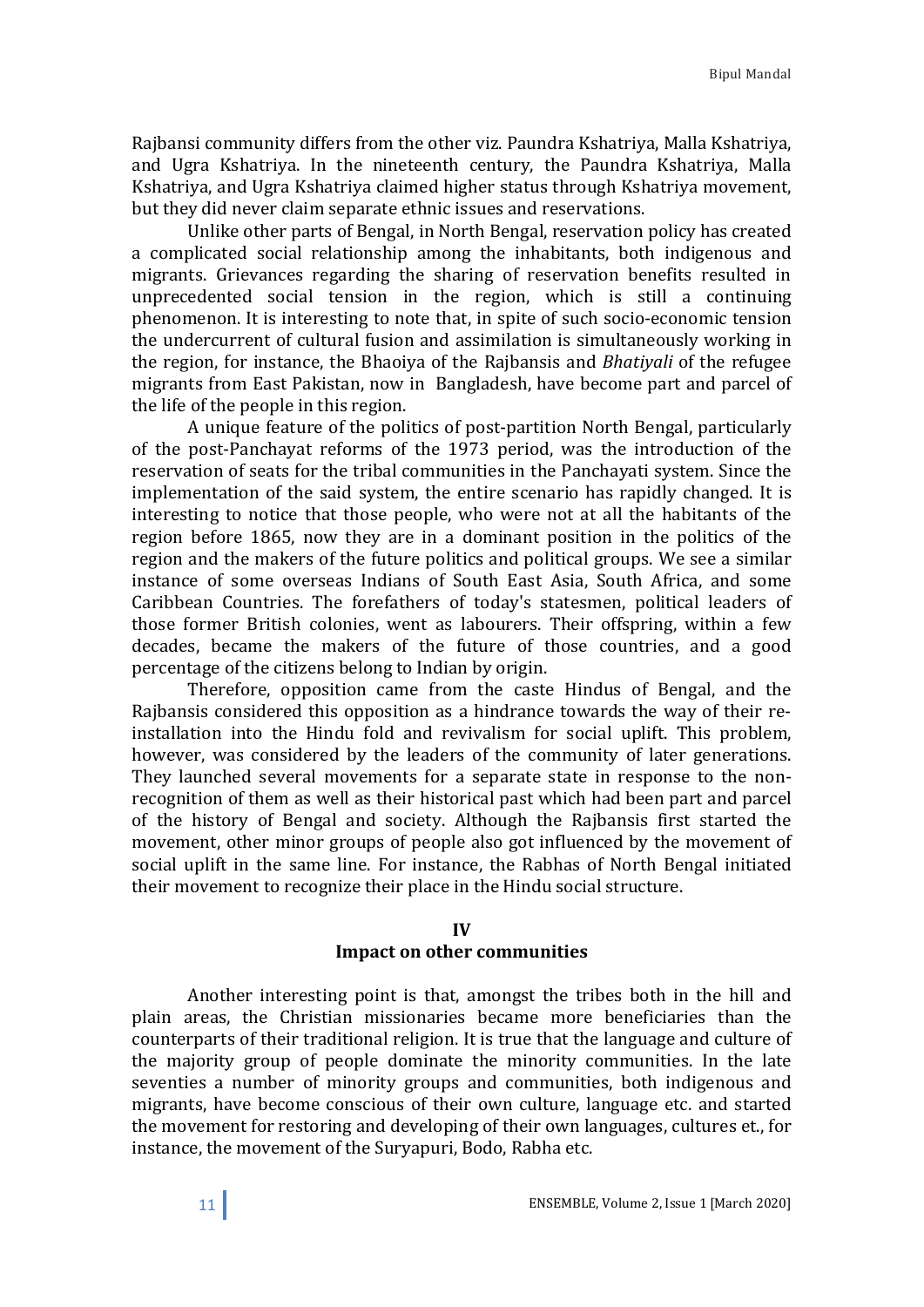The region is backward so far as industrialization is concerned both during the colonial and post-colonial periods. Moreover, after Independence, more other communities had been brought under reservation category through the recommendation of various commissions viz. Kalelkar Commission ( 1955), Mandal Commission ( 1979) etc. As the scope of inclusion under reservation category increased, a number of communities put forward their demand for the inclusion under reservation category.<sup>10</sup> For instance, the Chains of Malda district demanded the inclusion of their name under the scheduled caste category though their demand was recognized after the period of our study. Similarly, the Nagar, Dhanuk communities demanded scheduled caste status. In the hill of Darjeeling also the Tamang Buddhists started the movement for getting scheduled tribe status. It is interesting to note that most of the communities in the hills who were already under the scheduled caste category had started demanding scheduled tribe status from the Govt. However, all these movements came into existence after the publication of the Mandal Commission Report.

What is more important in this respect is that though the number of people with reservation status increased, the scope of employment had not been increased to the required level. Another important fact is that due to the absence of any training course or infrastructure of such institutions in the region, the local people could not succeed in competitions for various examinations, and the 'outsiders' and the refugees became able to get such opportunities.<sup>11</sup> Therefore an unprecedented conflict had been started among the scheduled caste groups' people themselves. This type of discontent is distinct from other parts of West Bengal. It has already mentioned earlier that in other areas, particularly in the southern Bengal, the refugees settled largely (next to the North Bengal in terms of their numbers). The scheduled caste refugees and scheduled caste indigenous people belong to the same origin, i.e., Indo-Aryan, but the scheduled caste refugees and indigenous scheduled caste people are of different stock ethnically. The latter belong to the Indo-Mongoloid origin. It has viewed by scholars that it is due to this ethnic difference the conflict took the shape of confrontation.<sup>12</sup> The indigenous people formed several organizations since 1966 viz. Uttarbanga Sanskritik Parishad's Movement, Hamar Sangh Movement, Bharatiya Tapashil Mission Movement etc. the leaders of the movements propagated that the refugees have been encroaching on their due share of opportunities in all aspects from agriculture to education to Govt. services in rural and urban areas of this region. $13$ All these associations and organizations reflected the same grievances and discontent of the indigenous people.

### $\mathbf{V}$

# Rapid change of socio-economic life of Rajbansi and Namasudras

The situation began to change from the late nineteenth century with the migration of the upper Caste Hindu gentry in northern Bengal. Not only did they consolidate their position as non-cultivating gentry, they also came to form a middle class at the village level. The majority of the Zamindari agents and the staff of the local cutchery were recruited. Taking the advantages of the backwardness of the local cultivators or poor *rayats*, they began to exploit them.<sup>14</sup> The attitude of the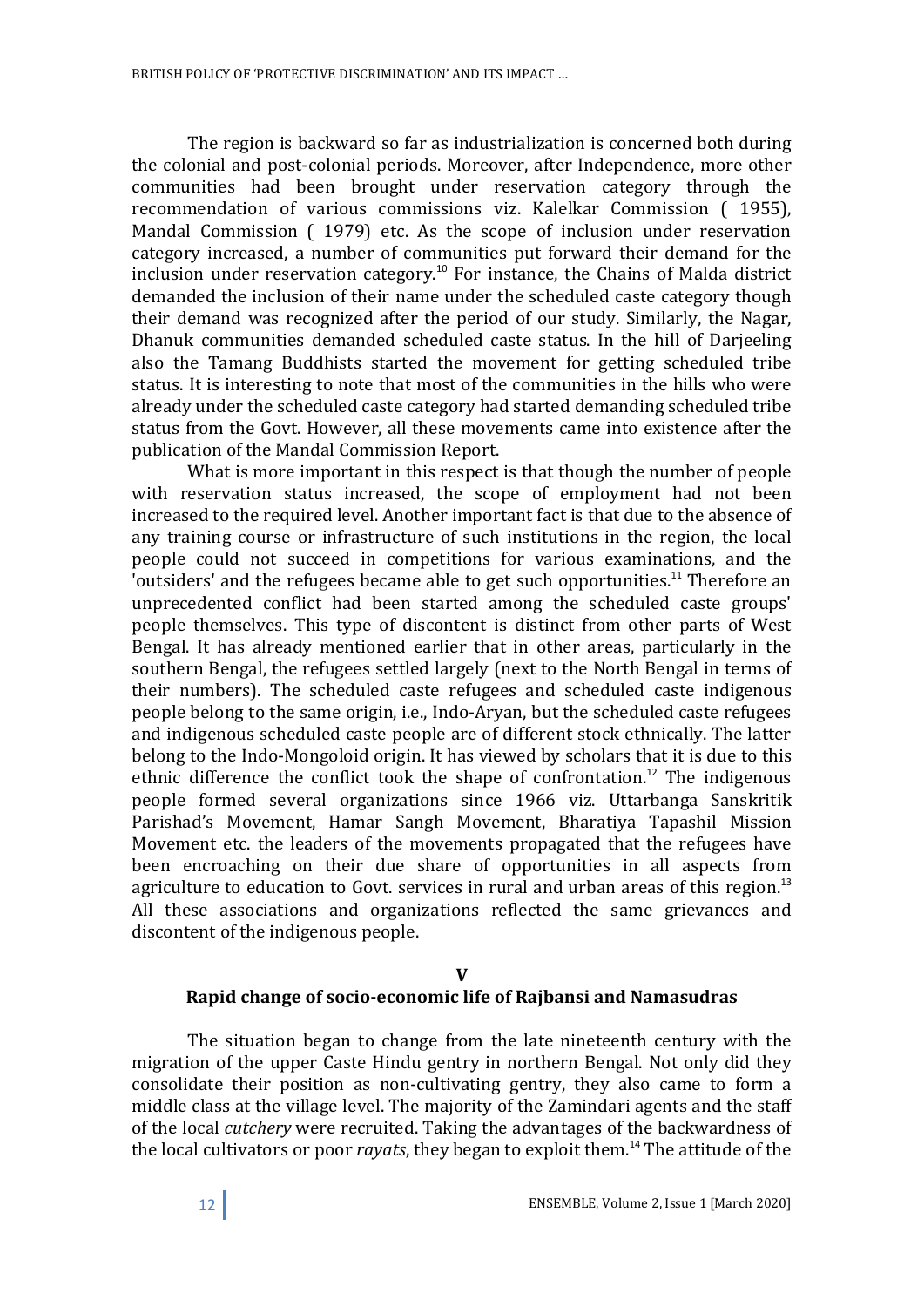Jotedarsbelonging to the local groups also changed substantially as they came in contact with these upper-caste gentries. The prevailing practice of the Jotedarsthemselves cultivating their lands was now increasingly discontinued and a class of non-cultivating *Jotedarsexpanded*.<sup>15</sup>

Another vital reason for land transfer to the non-Rajbansis was the migration of a large number of outsiders to a different district of North Bengal. The attractions of this region were the abundance of land, the possibility of good business, job opportunities in government offices as the local people were not in a position to compete, and the lure of the tea garden, which provided job facilities for the Babus as well as the labourers.<sup>16</sup>

After the partition, the nature of the ownership of lands had changed drastically. Most of the cultivators were found to belong to the Rajbansi community. The district-wise Census Reports of 1951 (district statistical handbooks) show that almost all the districts of North Bengal had similar scenario. However, after Independence, there was a qualitative change in the ownership of land.<sup>17</sup> Particularly after the recovery of lands, there was the question of distribution of those lands to the landless cultivators. Like other parts of West Bengal, the Government was busy to give priority to the cause of rehabilitation and problems of the refugees<sup>18</sup>, which became a burning problem to the then Government- both the State and the Center. Therefore most of the vested lands were distributed to those landless refugees.<sup>19</sup> <sup>20</sup>It deserves to be mentioned here that at this time, the Rajbansi Kshtriya Samiti, in its meeting at a village named Chechakhaj in Alipurduar sub-Division in 1955 under the presidentship of Upendra Nath Barman, took a resolution stating that the Government should give priority at the time of distribution of those surplus lands (which the Government had recovered due to the abolition of Zamindari Act) to the Rajbansi landless cultivators as they are the original inhabitants of the region and depending entirely on land. The resolution also recommended the inclusion of one representative from the Rajbansi community in the land distribution committee.<sup>21</sup>

So far as the problems of the Rajbansi Jotedar were concerned, their situation had phenomenally deteriorated. Unlike the Zamindars of eastern and central Bengal, they did not engage themselves in other economic enterprises. They did not show any interest in giving their offspring education or involve them in trade, commerce, and industry. Instead, the land was their sole source of livelihood.<sup>22</sup> A good number of *Jotdars* from Rangpur became landless after partition and settled in North Bengal districts. They also had to face unprecedented miseries. It has been argued by scholars that the land acquisition policy of the United Front Government created fear amongst the Jotedars and big landowners of the region because the land was not only their source of livelihood but also a symbol of high social status.

Another interesting point is that though a few Jotedars kept in hidden a few lands $^{23}$ , yet in the long run, they could not retain such lands with them. The reason behind such act was that within a very short span of time, the land-price increased. They again sold off their lands to the refugee migrants for more profit, because they could not cope with the rapid change that had taken place surrounding them due to their laziness and age-long dependency on fate.<sup>24</sup> According to the sociologists, migrants always are vibrant; this became true with the refugees of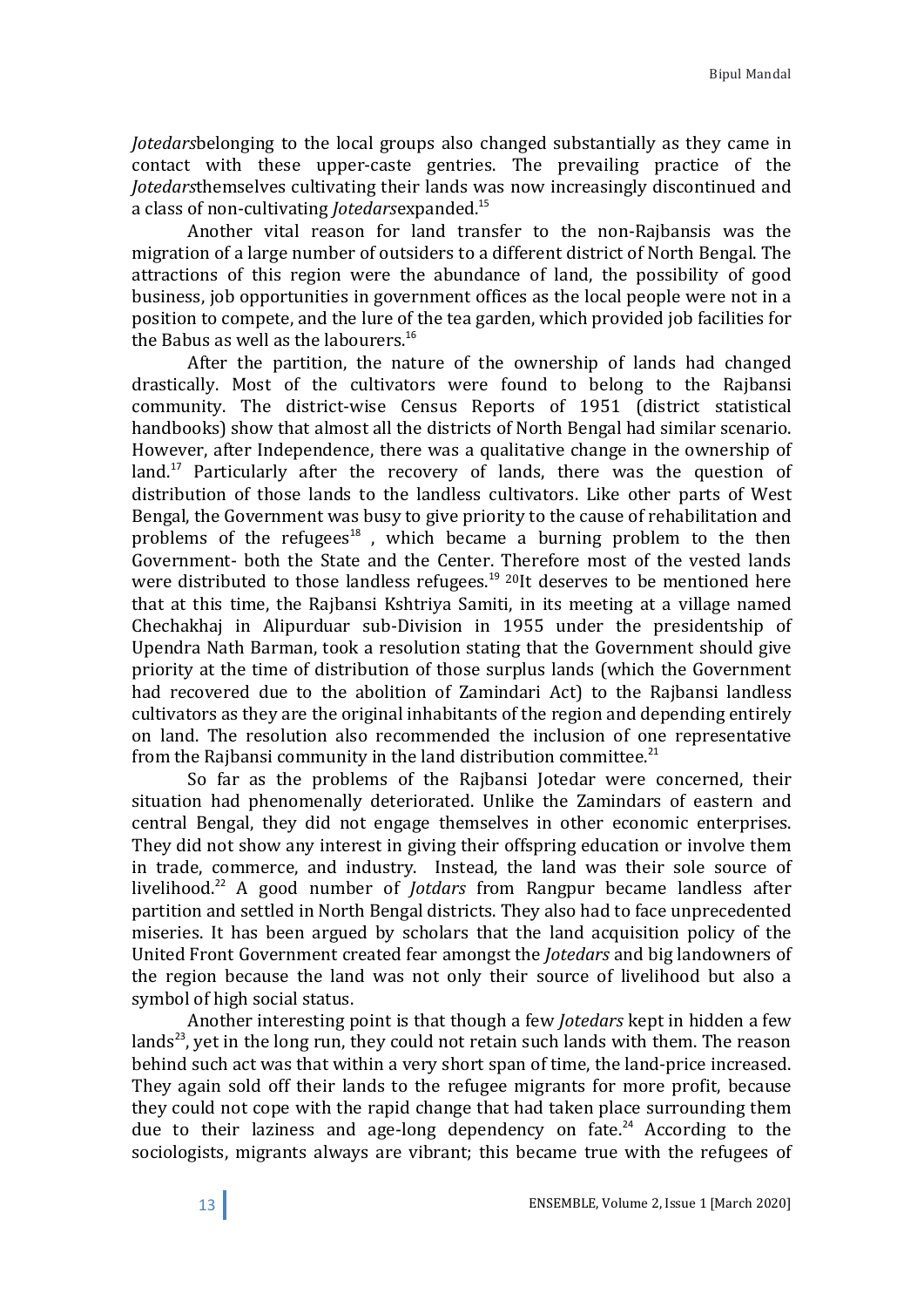North Bengal. Moreover, during this time, the poor Nepalis from eastern Nepal migrated and began to settle in the Khas lands of the plain Terai and Duars. Thus at the time of distribution of the khas lands (Vested land)to the landless cultivators, the opportunity of occupying Khas lands was taken by the 'outsiders' compared to the landless Rajbansis.<sup>25</sup> So a sense of deprivation among the landless Rajbansis developed and discontentment however started among them<sup>26</sup>

Another area of discontentment was the rapid change in the economic life of the people of this region. It has already mentioned that the people of this region were basically the peasants and agricultural labourers which signifies that they were exclusively dependent on land. The local Rajbansis, as mentioned earlier, that they were under the scheduled caste category. Moreover, the refugees who came during the seventies of the twentieth century, particularly after 1971, were equally the peasants and the cultivators and also under the scheduled caste category. In the pre-independent period, no significant change in the agricultural field was found in the region due to the availability of land. However, it was after the infiltration of the huge number of landless cultivators and the establishment of their settlements over the whole of the northern region, that made a significant change to take place concerning the quality and quantity of the production. At the same time, pressure on land increased phenomenally.<sup>27</sup> The migrant peasants brought almost all the cultivable as well as barren, fallow land under cultivation. They applied modern agricultural technology viz. chemical fertilizers pesticide, high yielding seeds, proper irrigation. They grabbed the opportunities of agricultural loans granted to the peasants by the State and Central Government. As a result, within a short period, a radical change took place so far as agricultural production is concerned. The production underwent a revolutionary change that had ever taken place in the region.

Consequently, the lands inhabited by Namasudra refugee peasants viz Kharibari, Batasi, Phansideoa, Dhupguri, Haldibari, and many others soon began to supply the demands of almost the whole of urban areas of the North Bengal. On the other hand, the Rajbansi peasants, though depending entirely on land, did not utilize the opportunities provided by the Government. Therefore among the two communities of the scheduled caste category, both of whom were land-dependent, a disparity regarding the economic condition arose within a concise period.

After Independence and the partition in 1947, the situation became different. The history of the partition is not only about the division of British India into two independent nations of India and Pakistan. It had severe impacts on national politics and nations.

Like other parts of West Bengal, in the North Bengal, the Government was busy giving priority to the cause of rehabilitation of the refugees, which became a burning issue to the then Government of both State and Centre.<sup>28</sup> Therefore most of the vested lands were distributed to those landless refugees. The Rajbansi *Jotedars* did not give education to their offspring, nor did they engage themselves in any other occupations. Therefore, they had to face unprecedented miseries. Swaraj Basu observes, 'this change in the ethnic composition of the landholding class in North Bengal was also related to a general change in the character of the North Bengal economy itself.<sup>29</sup> One of the significant effects of this change was that the Rajbansis, who once dominated the local society and economy, were gradually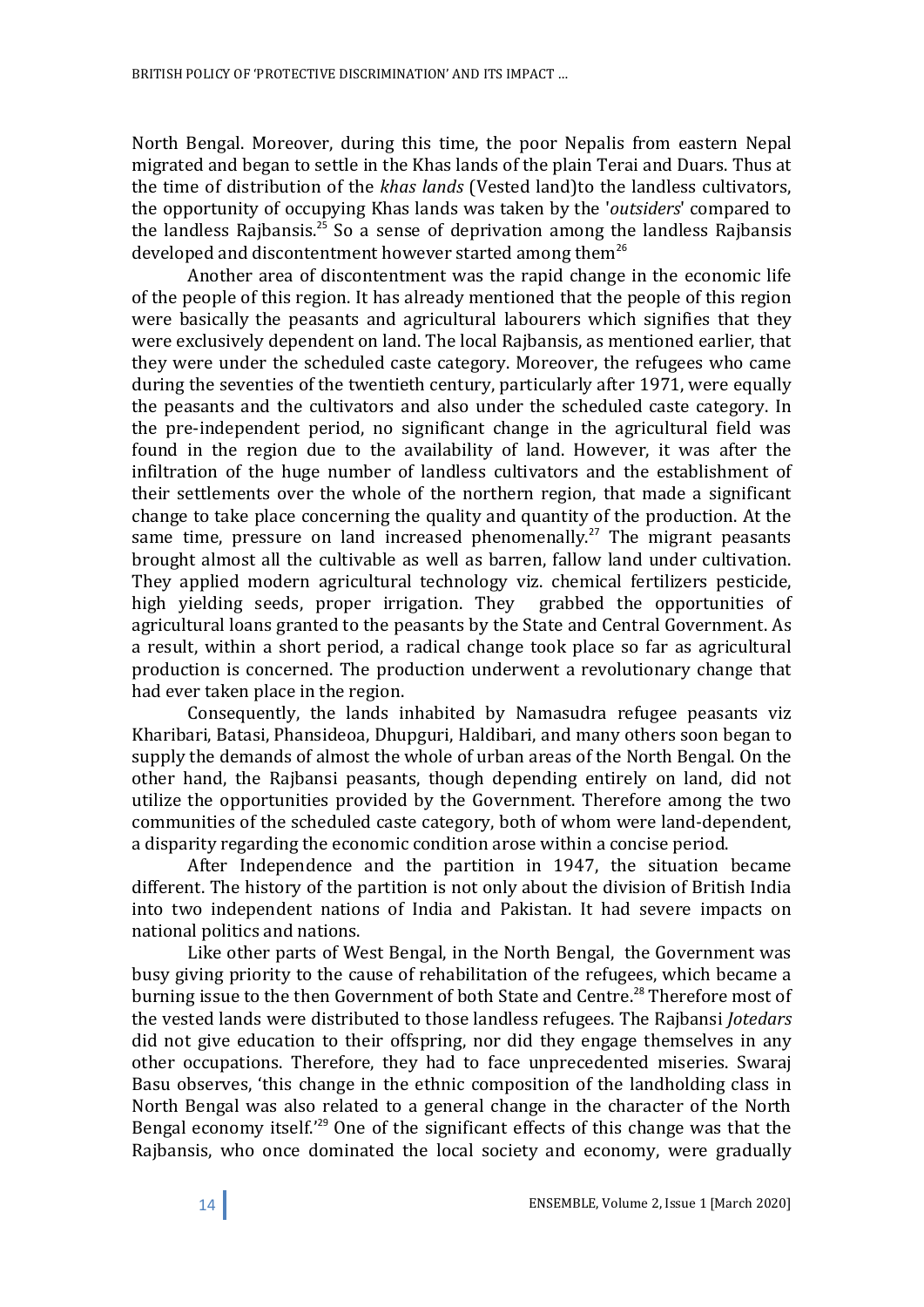subordinated by the newly settled dominant upper caste gentry. This domination of essential immigrant gentry, as well as the cultural differences between them and the Rajbansis, created a sense of community solidarity among the latter. The most articulate section among the Rajbansis, the elites, played an important role to whip up this community consciousness in order to mobilize the members of their caste for the collective mobility.

# VI Political empowerment

The legacy of PanchananBarma and Guruchand Thakur was carried forward by their disciples Nagendra Narayan Roy and Jogendranath Mandal, respectively. Jogendranath Mandal actively involved himself with the activities of the 'Little Brothers of the Poor', a social welfare organization. He contested the 1937 Bengal Legislative Assembly election for the Bakarganj North-East General Rural Constituency and won over Saral Kumar Dutta, the apparent heir of Aswani Kumar Dutta. After his election to the Legislature, he became the Minister of Law and Labor in undivided Pakistan. After that, Mandal worked tirelessly for the upliftment of the scheduled caste, especially the Namasudras, because they were the greatest in number, and they already got themselves united under the leadership of Guruchand Thakur.

Subsequently, Mandal developed a political connection with Dr. Ambedkar and joined with Ambedkar's Scheduled Caste Federation. JogendranathMandal invited Ambedkar to come to Bengal and wholeheartedly supported him to enter in the Constituent Assembly in 1946, although Sardar Ballabh Bhai Patel tried his best to resist the entry of Ambedkar in the Constituent Assembly from anywhere in India. Patel's claim was toughly challenged by Mandal, who played a pivotal role for the cause of whole Dalits of India and by assuring the votes of the seven MLA belonging to Namasudra, Rajbansi and fisherman communities. The name of Ambedkar was proposed by Jogendranath Mandal and seconded by the Rangpur MLA Nagendra Narayan Ray; Tangail MLA Gayanath Biswas, Faridpur MLA Dwarikanath Baruri, Jessore MLA Bholanath Biswas, Pabna MLA Haran Chandra Barman, and Mukunda Behari Mullick voted for Ambedkar. Thus he owns seven votes, whereas he required only five votes in his favour. Probably it is not difficult to realize that Thakur PanchananBarma and Guruchand Thakur had already paved the way for Ambedkar. So today's constitutional safeguard and various upliftment projects for the Dalits of the whole country all owe indirectly to Thankur Panchanan Barma and Guruchand Thakur.

Guruchand's emphasis on the political power is conspicuous in his statement 'je jatir raja nai, se jati taja noi' (the community without a king of its own is not a lively one). The political influence of Roy Saheb Panchanan Barma is mentioned by Nripendranath Pal, From 1926 to 1929 was not in the Bengal Legislative Council. Nagendra Narayan Ray kept a strict vigil so that the Amendment Bill is passed after Panchanan's recommendation.<sup>30</sup>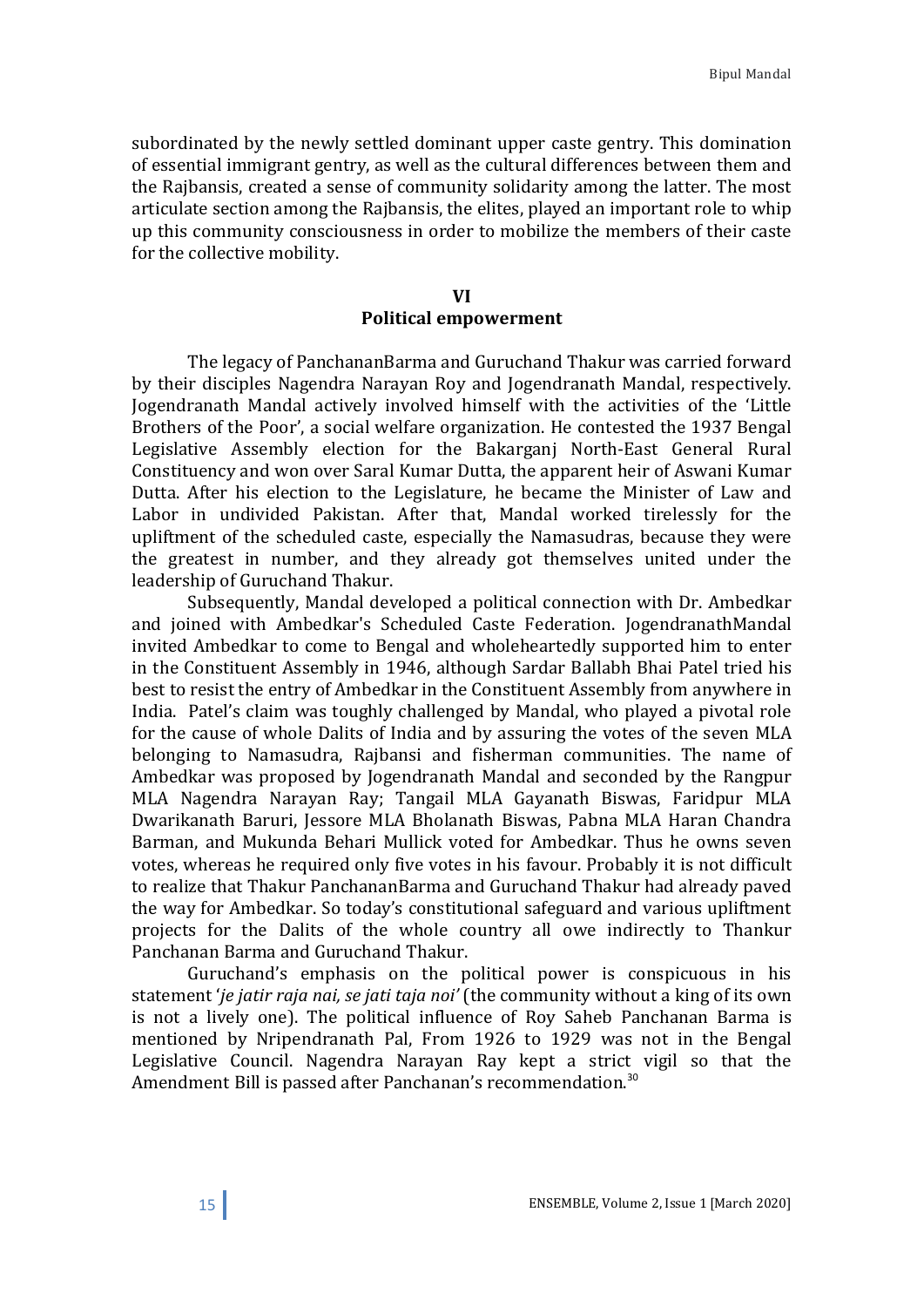## VII Status of the Namasudras after 1947

The organized Namasudra movement disappeared from the public space in West Bengal after 1947 because of the pressures of partition politics, communal mobilization, violence, and displacement, which forced them to align with the mainstream political parties like the Congress and the Hindu Mahasabha. They were divided on the partition issue before 1947, and this certainly affected their identity politics. After the riots of 1950, as they migrated to West Bengal, their distinctive Namasudra identity was absorbed into a border 'refugee' identity. In post-Partition India, the refugee came to constitute a new community united by a shared past of displacement. However, as Nilanjana Chatterjee has pointed out, 'while the plasticity of the signifier of the 'refugee' meant that different ideas and identities could be expressed through it, it also served to mask, manage and unify the diversity of the displaced.'<sup>31</sup>

The history of migration and demand for citizenship and rehabilitation proved to be a persistent feature of Namasudra's existence since 1947, and it became even more critical after 1971 when the Bangladesh war led to more Namasudra migration from the east. Their social and emotional needs explain the re-emergence of MatuaMahasangha in the 1980s. Namasudras struggle for resettlement acquired a new dimension when the Citizenship Amendment Act of 2003 denied Indian citizenship to those who arrived after 1971. The articulation of their political power in 2010 was a desperate response to this contingency. The past of the Namasudras in east Bengal, their history of displacement, and their search for citizenship thus continue to define the parameters of Namasudra politics in west Bengal even to date.<sup>32</sup>

In Bengal, the migration of refugees took place in waves, not as movements of large bodies of the population as in Punjab. The first wave of refugees mainly consisted of the more wealthy classes, mostly high caste Hindu gentry and the educated middle classes with jobs, including many of the Namasudra middle classes as well, who could sell or arrange the exchange of properties.<sup>33</sup> Very few Namasudra peasants migrated at this stage or could afford to move, because migration required resources which they lacked.

### VIII

## Societal transformation after 1980's

Although many Namasudras have been dispersed across the subcontinent, those who remained in West Bengal have surged ahead since the 1980s. Instead of business and enterprise, they chose the path of education and secured profession, a path that had been prescribed by Guruchand.<sup>34</sup> Astonishingly, by 2001 the literacy rate among the Namasudras in West Bengal reached 71.93 percent, which is even ahead of the provincial average of 68.64 percent. In terms of their occupational structure, 21.4 percent were landowning peasants, 16.9 percent agricultural laborers, and 61.7 percent were in the various other professions.<sup>35</sup> Many of them have been indeed well placed in various white-collar occupations.<sup>36</sup> This indicates that they had come a long way since the 1950s when they were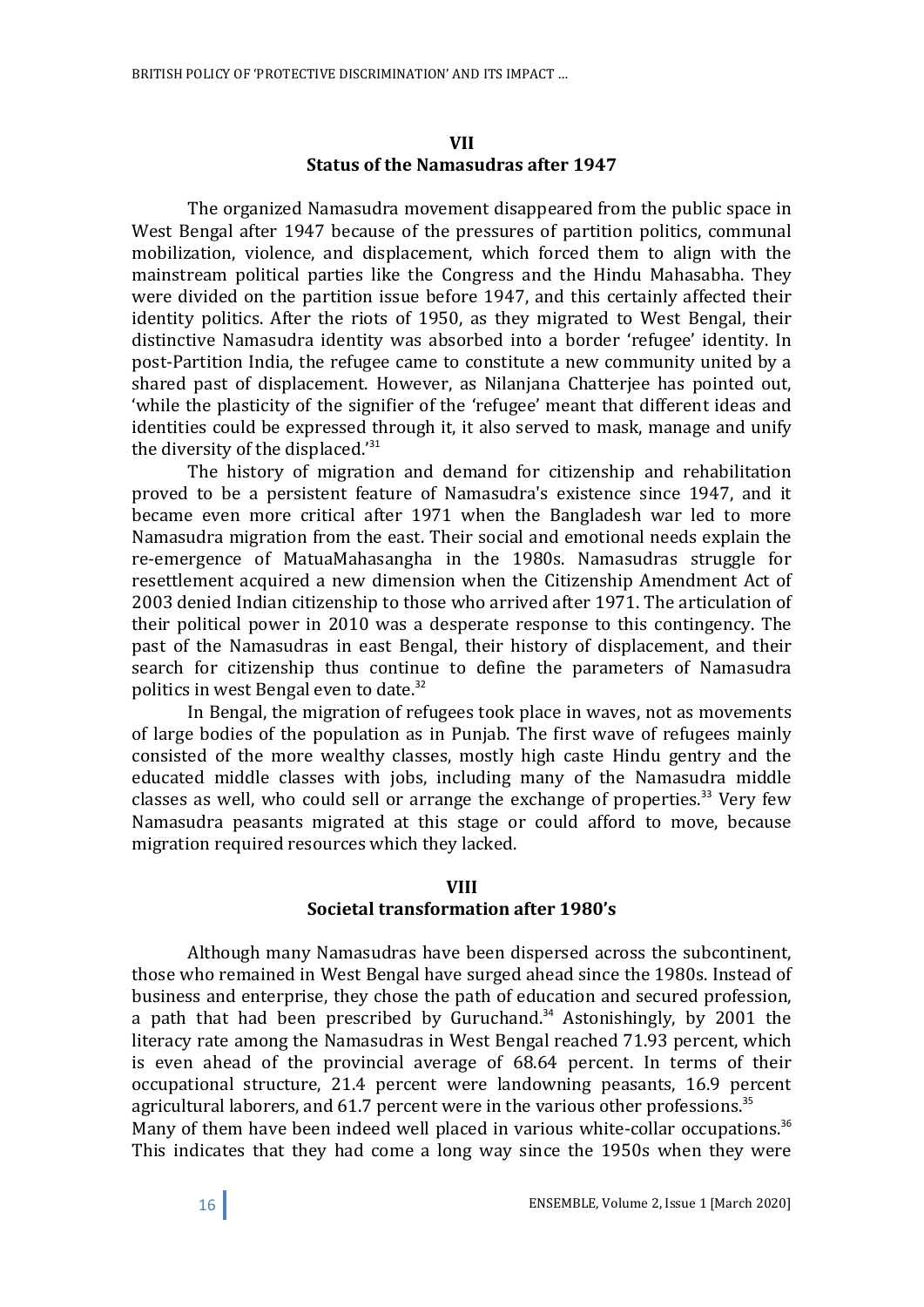struggling as rootless refugees for survival and rehabilitation. While in West Bengal, Orissa, and Assam the Namasudras enjoy the status of SCs, they do not enjoy a similar status in other provinces where they have settled down after the partition. In 2007, when the Indian Parliament expand the list in Chhattisgarh, Madhya Pradesh, Uttarakhand, Uttar Pradesh, and Delhi, their demand was turned down on the ground that they would not suffer anymore from 'extreme social, educational and economic backwardness', in these provinces.<sup>37</sup>

However, despite their educational and social progress, the Namasudra middle class has remained politically marginal in a province where political power even today is monopolized by high caste 'Hindu Bhadralok' i.e. the elite. Under the circumstances, they come to constitute counter elite who remained torn between multiple identities.

The Namasudra counter elite, without a political base, drifted from one political party to the other for support. They shifted their 'loyalties' from the Left to the Congress, but sometimes their anti-Muslim tirades even betrayed an affinity of sentiments with the right-wing Hindu nationalists. On the other hand, there were also 'radicals' who considered the union between the Dalits and the Muslims as a counterforce against the caste dominated mainstream politics of India.<sup>38</sup> In other words, the educated urban Namasudras, haunted by their east Bengali past and detached from their brethren in the border districts, struggled to find a distinctive location themselves within the new and continually shifting paradigms of West Bengal politics. It ultimately required the leadership of Pramatha Ranjan Thakur, Guruchand's grandson, to find a new symbolic site where the Namasudra elites and the masses could again be united to reclaim their distinctive collective self.

The Matua Mahasangha was registered in 1988 as a socio-religious organization whose motto was to propagate the religious messages of Harichand and Guruchand. It, therefore, meant a symbolic return to the two iconic figures who represented the point of origin of the Namasudra social identity and their history of self-assertion. As it once happened in the nineteenth century, the *gosain* and pagols - the traditional preachers of the sect-once again toured the Namasudra and Dalit villages, organized shatisabhas (religious meetings), sang Matua devotional songs and spread the messages of Hari-Guruchand through Harijatra and Palagan. These days Matua Mahasangha takes recourses to more modern methods of producing CDs of Matua devotional songs and publishing booklets to disseminate the teaching of the gurus. Thakurnagar has become the spiritual center of this new religious movement, as millions of Matua devotees visit this place every year on the occasion of the Barunimela in March (a festival that was once celebrated in Orakandi to make the birth anniversary of Hrichand).

In terms of its religious philosophy, the Matua Mahasangha remains within the perimeters of the two texts, which codified and textualized the teachings of the gurus, Sree Sree Harililamrita and Sree Sree Guruchand Charit,<sup>39</sup> as the Matua Mahasangha constitution enjoins all its members to accept these texts as the most authentic representation of the guru's messages. These texts cannot be 'changed, enlarged, added to or revised'.<sup>40</sup> Thus Matua has now seemingly become a religion of the book. The Vaishnava origin of his movement is now 'forgotten,' and it is claimed to be a 'new' protestant religion that repudiates Vedic rituals and Brahmanism. According to its constitution, the professed goal of the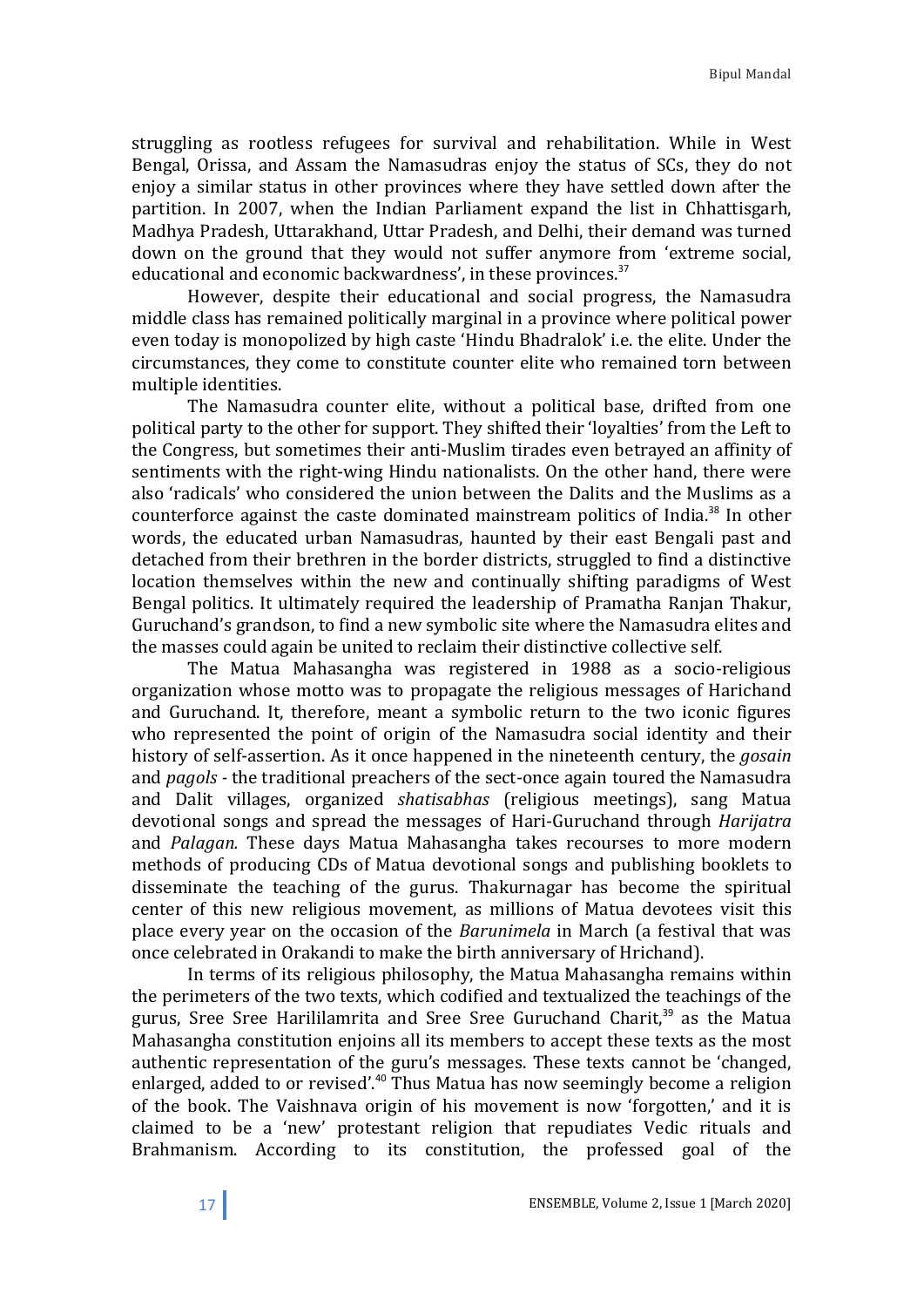MatuaMahasangha is to bring salvation to the downtrodden through a 'religionbased modernity', which would mean not just spiritual salvation, but overcoming the 'natural, social and the psychological barriers' that hinder the process of the oppressed. It is thus presented as a reformist religion that proposes to fight against casteism and superstitions, as well as social and economic backwardness. True to the universalism, of the gurus, its membership remains open to everyone, irrespective of caste, religion or gender, and all members enjoy the same right within the organization

## IX Concluding remark

However, today the prestigious place in the social hierarchy and financial soundness of many of the downtrodden and the underprivileged sections of the society as well as Dalits - all owe to many responsible leaders like Thakur Panchanan Barma, Harichand Thakur and Guruchand Thakur who have carried forward the movement for upliftment or entire development of their society as well as other backward castes.

### Reference

 $2$ Ibid.

-

<sup>5</sup>Omvedt, Gail (1994) Dalits and The Democratic Revolution: Dr. Ambedkar and The Dalit Movement in Colonial India, New Delhi: Sage Publication, p.269.

<sup>6</sup>De, Barun (1993) 'Introduction: A Mirror Cracked From Side to Side Colonialism, Class, Caste, Communalism' in Bandhayapadhaya, Sekhar & Das, Suranjan (ed.), Caste and Communal Politics in South Asia, Calcutta: K.P. Bagchi & Company,p.3.

<sup>7</sup> WBSA, G.B. Appoint (Reforms), File No.IR-2 of 1933 April, 1954 Progs. Nos. 9-61, Serial No. 50.

<sup>8</sup>Barman, Upendra Nath (1922) Thakur Panchanan Barmar Jiban Charit, Jalpaiguri, 1387 B.S., p.77;

<sup>9</sup> Dasgupta, Ranjit (1922) 'Economy, Society and Politics in Bengal; Jalpaiguri 1869-1947', New Delhi: Oxford University Press, 1922, p.l45.

<sup>10</sup> Ibid.

<sup>14</sup> Ibid.

<sup>1</sup>Anderson, W.A., Parker, F. B. (1965) 'Society: Its Organization and Operation', Social Forces, Volume 43, Issue 3, 01 March 1965, pp. 444-5.

<sup>&</sup>lt;sup>3</sup>Bandhayapadhaya, Sekhar (1990) *Caste, Politics and the Raj: Bengal 1872-1937*, Kolkata:K.P. Bagchi and Company,p.64.

<sup>4</sup>De, Barun (1993) 'Introduction: A Mirror Cracked From Side to Side Colonialism, Class, Caste, Communalism'in Bandhayapadhaya, Sekhar & Das, Suranjan (ed.), Caste and Communal Politics in South Asia, Calcutta: K.P. Bagchi & Company,p.2.

<sup>11</sup>Dutta, Papiya (2011) 'Swadhinata-Uttar Uttarbanger A-BarnaSamajerRupantarerChitra: Sanghat 0 Dwandwa 1947-1977' (in Bengali) in Itihas Anusandhan, No. 25, Kolkata: Paschimbanga Itihas Samsad, p.461.

<sup>12</sup>Ghosh, Ananda Gopal (1991) Uttarakhand Andoloner Oitihasik Prekshapat in Mamhmud, A.W., Itihas Anusandhan-05,Paschim Banga Itihas samsad, Kolkata,p.110.

<sup>13</sup>Dutta, Papiya (2011) 'Swadhinata-Uttar Uttarbanger A-BarnaSamajerRupantarerChitra: Sanghat 0 Dwandwa 1947-1977' (in Bengali) in Itihas Anusandhan, No. 25, Kolkata: Paschimbanga Itihas Samsad, p.304.

<sup>&</sup>lt;sup>15</sup>Ghosh Bhattacharyya, Moumita (2009) Rajbanshis: The Deprived People of North Bengal (In the State of West Bengal), International Journal of South Asian Studies,Vol.2,(July-December, 2009), pp. 242-77.